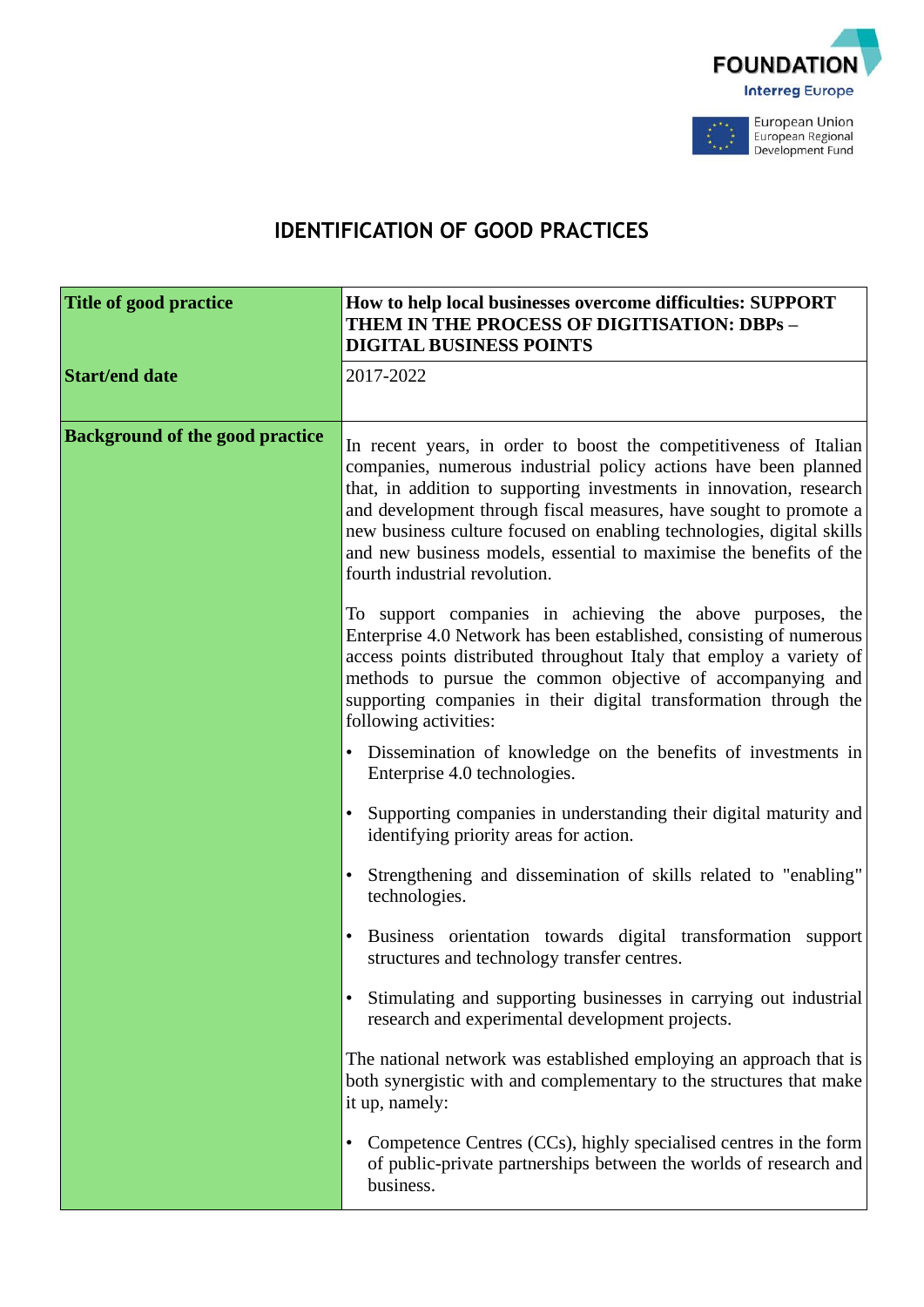



- Digital Innovation Hubs (DIHs), represented by trade associations that offer specific training and support for their respective fields of competence (industry, commerce, crafts etc.).
- Digital Business Points (DBPs), made up of the Chambers of Commerce, with the aim of promoting the broadest dissemination of digital culture in micro, small and medium-sized enterprises (MSMEs).

**The Chambers of Commerce are therefore assigned a fundamental role in promoting the digital transformation of companies, especially those of smaller size that are struggling to seize the opportunities offered by the fourth industrial revolution.**

Of particular pertinence in this context is the Decree of the Ministry of Economic Development of 07.03.2019, which, as part of the menu of services that Chambers of Commerce are required to provide throughout the national territory, identifies the following actions to support the digitisation of companies:

- Information services supporting digital solutions, innovation, I4.0 and the digital agenda.
- Support and guidance services related to collective demand.
- Promotion of DBP digital business point services.
- Personalised digital assistance, guidance and training services.
- Interaction with Competence Centres and other national and regional partner structures.
- Specialised services for digitisation in collaboration with special companies and other structures of the Chamber of Commerce network.

#### **1 ROLE AND INTERVENTION MODELOFTHE CHAMBER OF COMMERCE NETWORK**

Interventions of the chamber of commerce network are planned on a three-year basis.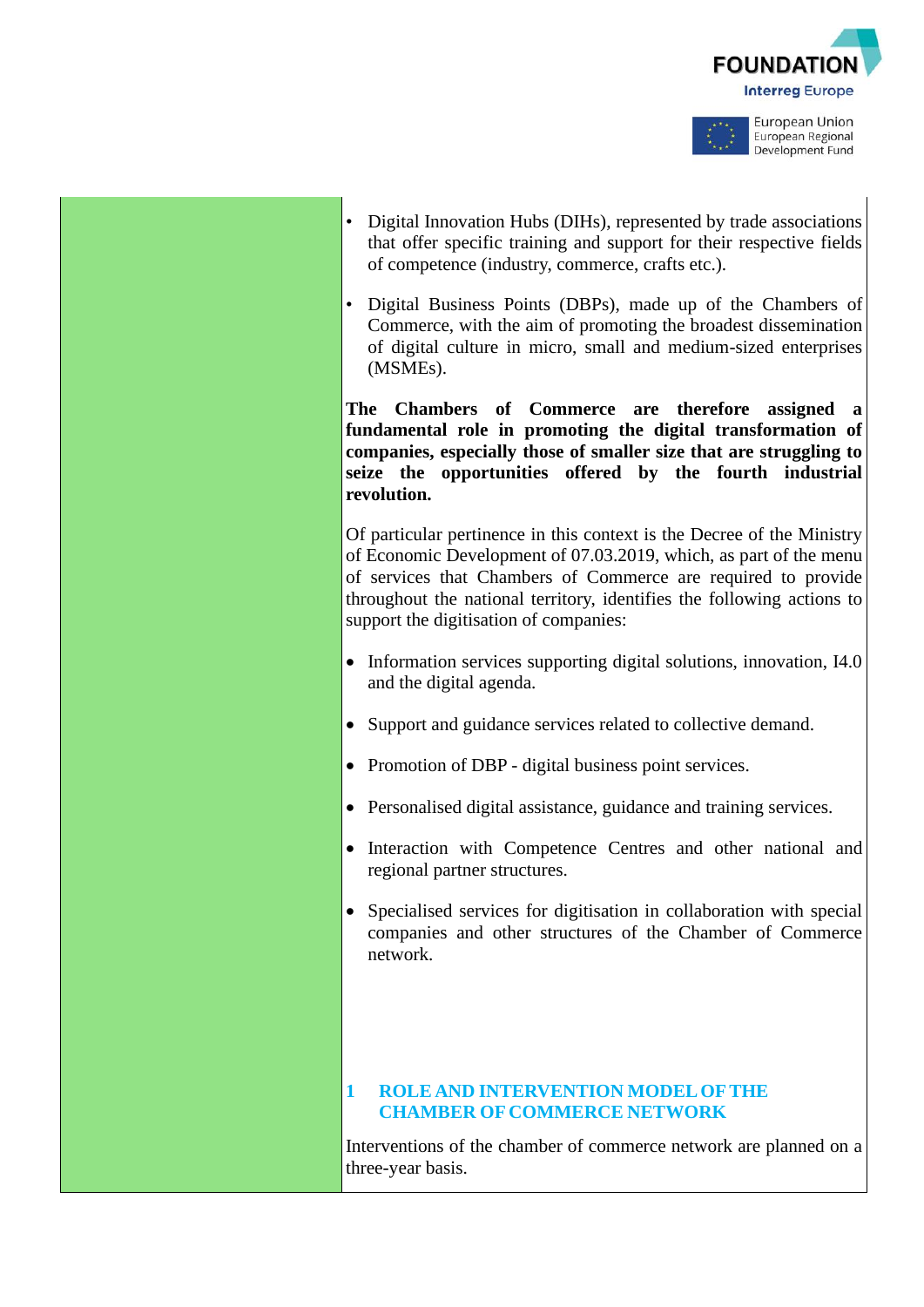



To ensure the achievement of the objectives set out in the Enterprise 4.0 Plan referred to in the introduction, in the three-year period 2017-2019, and for the upcoming three-year period 2020-2022, the Italian Chambers of Commerce have created a network of points composed of 88 DBPs capable of offering training, information and basic orientation services to MSMEs.

To date, at the end of the first three years of activity, the DBPs have achieved important results by bringing companies closer to the processes of Enterprise 4.0 digitisation and by promoting the spread of the culture and practice of digital solutions.

Specifically, the main milestones achieved **at a national level were**:

- Organisation of **over 3,000 info-training events** that saw the involvement of **about 200,000 participants**.
- Design and dissemination of two tools for measuring the digital maturity of companies, to be applied regardless of the company's sector and size: self-assessment (SELFI 4.0), guided assessment (ZOOM 4.0).
- Completion of **more than 40,000 assessments of digital maturity** – both autonomously (SELFI 4.0) and guided (ZOOM  $4.0$ ).

• Over 5,000 actions aimed at the 4.0 network.

Given the positive results already achieved in the first three years, a new three-year project was planned at a national level for 2020- 2022, which, in addition to consolidating and strengthening the actions already carried out in previous years, intends to address the issue of **emerging technologies** (artificial intelligence, blockchain etc.), **digital skills** and **e-leadership** (innovation manager) by leveraging links with vocational schools and competence centres.

The Project also aims to support the construction of "**cross-cutting skills networks**" capable of combining digitisation with **innovation** and **sustainability** (e.g. smart cities, mobility, circular economy), also "crossing" Education and Work (e.g. green jobs) and Tourism (sustainable tourism) projects.

In the planning for 2022, particular attention will be paid to the issues of environmental sustainability and the green transition to promote the development of sustainable technologies.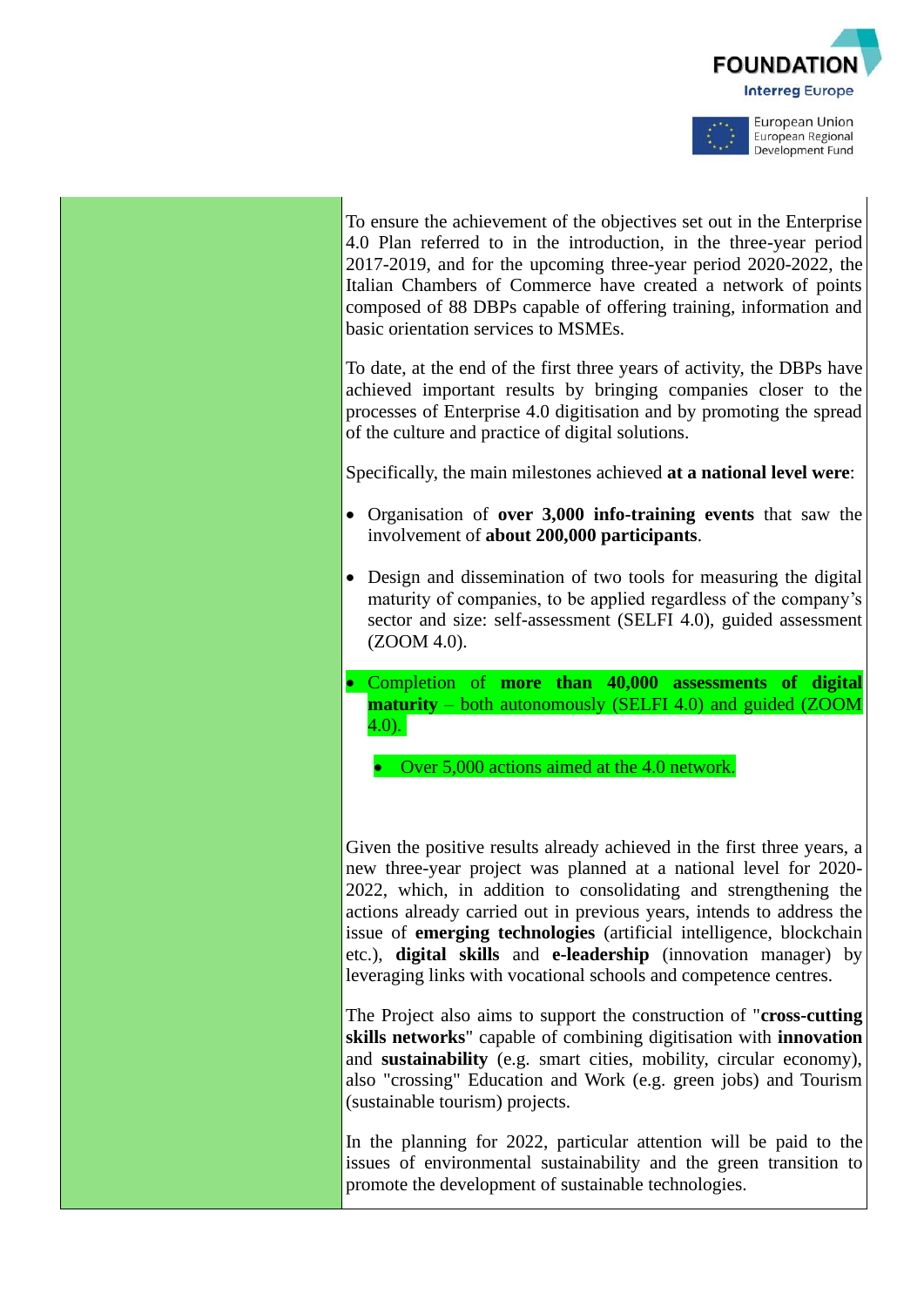



#### **2 ACTIVITIES CARRIED OUT IN 2017-2021 BY THE REGGIO EMILIA CHAMBER OF COMMERCE**

The *Digital Business Point* (hereinafter DBP) of the Reggio Emilia Chamber of Commerce is one of the DBPs present throughout the country with the aim of **disseminating, supporting and training local companies on the issues of digital innovation** and promoting the adoption and implementation of the technologies called "Enterprise 4.0". The point is available to **all companies in the province of Reggio Emilia** in any industry that want to initiate or further advance their digital growth and transformation.

In almost four years **the DBP has become a point of reference for companies in Reggio Emilia interested in digital technologies and innovation issues** thanks to the results achieved on the ground, the number of companies supported and the fruitful collaboration with local innovation actors. All the services provided by the DBP and its Digital Promoters are free of charge and do not involve any type of cost for the companies involved.

At national level, the DBP project is the **response of the Chambers of Commerce Network to the request of the Ministry of Economic Development** to create a network of digitisation information and support points for companies to implement what was originally called the "Enterprise 4.0 Plan" and today is the new "Transition 4.0 Plan".

Since 2017, the DBP of the Reggio Emilia Chamber of Commerce has implemented the following lines of action:

- "I4.0 Digital Vouchers Call" to concretely support companies in Reggio Emilia that invest in innovative projects through grants for the purchase of consulting, training, hardware and software selected from an extensive list of eligible technologies.

- Mapping the digital maturity of companies through two types of assessment (SELFI 4.0 and ZOOM 4.0).

- Seminars and training events to disseminate the basic knowledge of "Enterprise 4.0" digital technologies.

- Specialist assistance and one-to-one meetings with companies interested in exploring one or more of the "Enterprise 4.0" technologies.

- Programme Agreement with the University of Modena and Reggio Emilia lasting two years, in order both to foster interaction between the business and academic worlds and to concretely stimulate innovation in the company through the development of prototypes.

- Partnerships with the Reggio Emilia Technopole with the aim of supporting companies in carrying out R&D, technology transfer and initiating collaborations with research bodies and laboratories.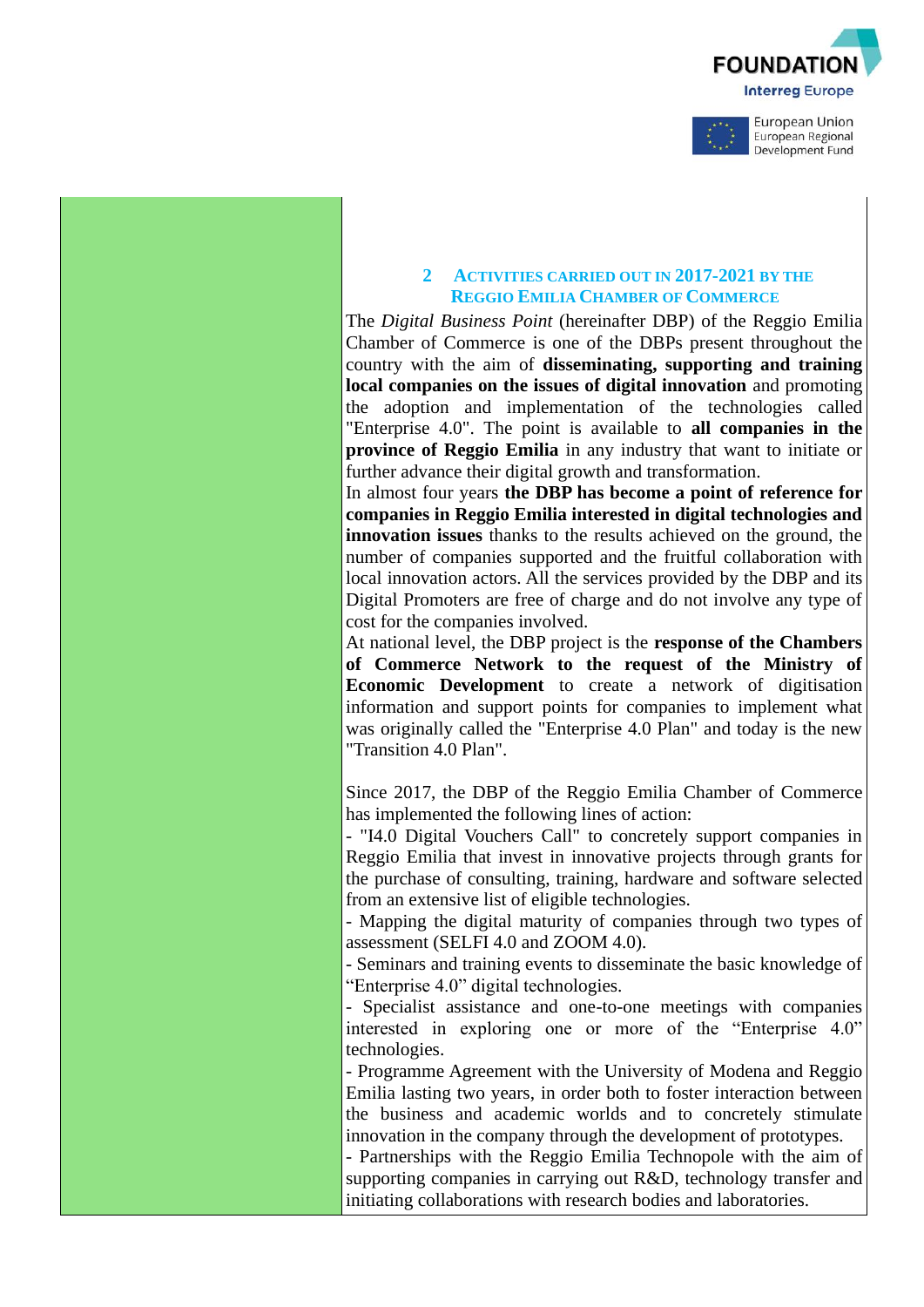



- Spreading information on economic incentives in the field of "Enterprise 4.0" and digital technologies.

Digital Excellence" project with training and specialised assistance in the field of Digital Marketing to help companies seize all the opportunities offered by the Web.

- Spreading information on the digital services offered by the Chamber of Commerce (Entrepreneur's Digital Toolbox, Digital Signature, Electronic Invoicing, National Service Charter, Electronic Payments, Certificates of Origin in digital format).

# **2. 2017-2021 RESULTS**

Below is a detailed list of the activities carried out and the results achieved by the Reggio Emilia DBP during the three-year period 2017-2021 thanks to constant awareness-raising, information and support activities organised in the area related to "Enterprise 4.0" technologies and the issues of digital innovation.

# **2.1 I4.0 DIGITAL VOUCHERS CALL**

Between 2017 and 2021 **the Reggio Emilia Chamber of Commerce launched the I4.0 Digital Voucher Call as part of the DBP project** to promote the spread of digital culture and practice in MSMEs in all sectors through the economic support for Enterprise 4.0 digitisation initiatives implemented by local companies alongside the other services offered by the DBP.

The I4.0 Digital Voucher Call disburses grants equal to 50% of the costs incurred for the purchase of consulting, training, hardware and software for projects related to the use of I4.0 technologies.

**The total resources allocated in this programme were €20,250 in 2017, €630,000 in 2018, €400,000 in 2019, €961,000 in 2020 and €850,000 in 2021** 

**For a total of €2,861,250.00, facilitating 347 companies in total [the number will grow with the second selection of recipients for the 2021 call]**

# **2.2 SEMINARS AND TRAINING EVENTS**

Between 2017 and 2021 Digital Promoters organised about 50 seminars and webinars (the exact number is 48 if you only consider the events actually carried out with the DBP logo) to train and inform companies about technologies, funding opportunities (calls, economic incentives etc.) and focus on specific sectors or supply chains (Agriculture 4.0, Parmigiano Reggiano cheese, etc.).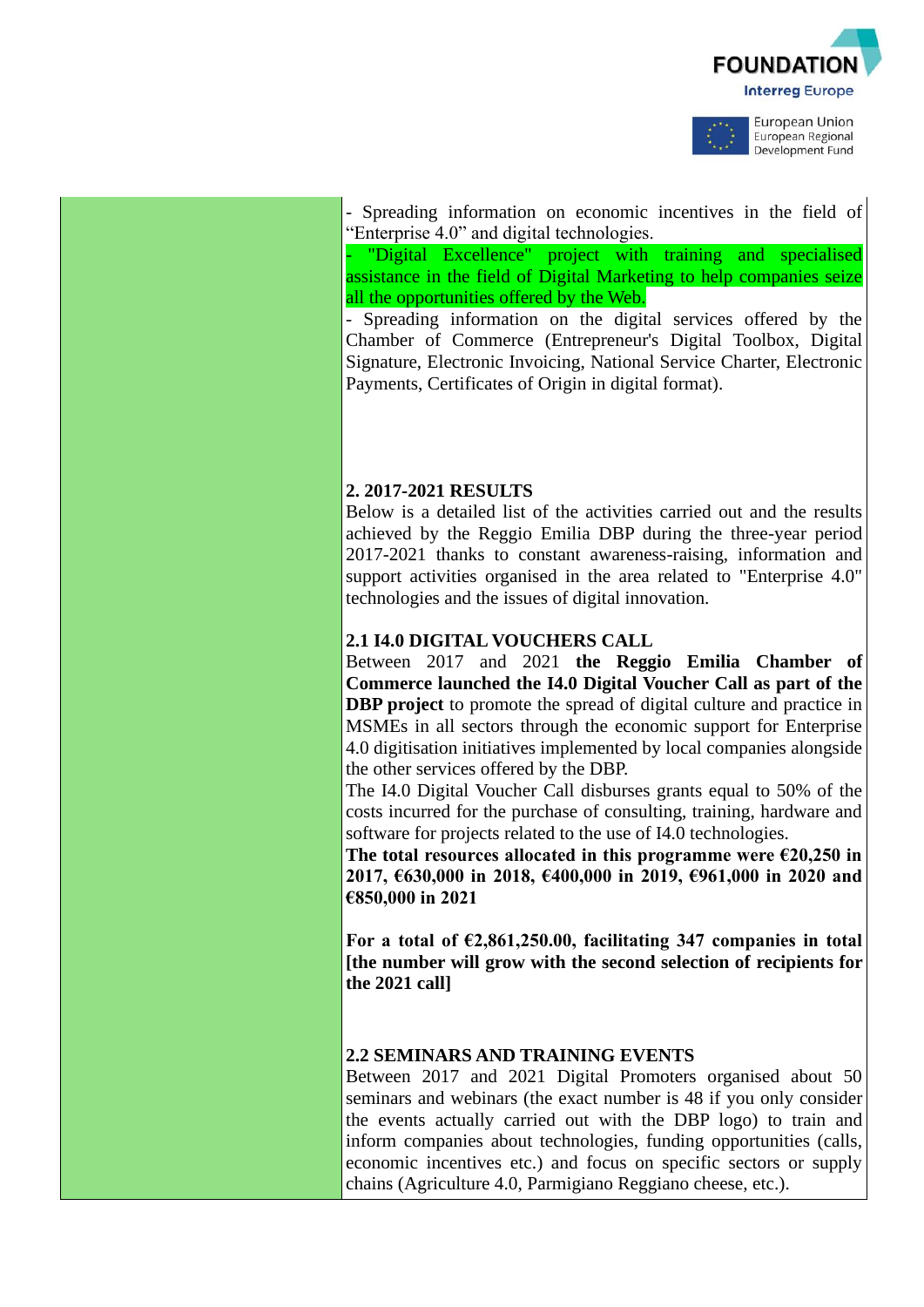



The seminars/workshops were held in partnership with some of the main players in the local innovation ecosystem such as the REI Foundation, DISMI-Unimore Dep., Bi-Rex Competence Centre and MADE Competence Centre.

# **2.3 SELFI 4.0 DIGITAL MATURITY MAPPING**

The digitisation of any company starts with understanding its own digital maturity level. To accompany companies along this path, the DBP of the Reggio Emilia Chamber of Commerce offers a free service for assessing the level of digital maturity. Companies can choose between two types of assessment: SELFI 4.0 and ZOOM 4.0. **SELFI 4.0** is a self-assessment in the form of an online questionnaire that companies can complete autonomously. Based on the answers provided, the company is issued a report that summarises the levels of digitisation achieved in each process/area assessed.

**ZOOM 4.0**, on the other hand, consists of a guided assessment performed with the aid of a Digital Promoter from the DBP who personally visits the company to perform a more in-depth survey of the production processes in order to provide guidance on the most appropriate digitisation solutions to pursue. At the end of the assessment the company receives a final report with an indication of the current level of digitisation of the various areas examined and suggestions on the technologies and/or specialised technological structures to contact to implement the recommended solutions.

The DBP of the Reggio Emilia Chamber of Commerce has actively promoted these two assessment tools in the area and has raised the awareness of companies in the province as to their usefulness, even helping them complete the assessment process itself.

As at 30 June 2021, a total of 349 SELFI 4.0 and ZOOM 4.0 assessments were **completed by companies based in the province of Reggio Emilia**.

#### **2.4 SPECIALISED ASSISTANCE AND ONE-TO-ONE MEETINGS WITH COMPANIES**

Digital Promoters have offered constant support to companies in Reggio Emilia interested in exploring the innovations and opportunities of "Enterprise 4.0" technologies, digital marketing and/or interested in learning about the digital services offered by the Chamber of Commerce. Support for companies has resulted in numerous one-to-one meetings, mainly held at the headquarters of companies that have sought support from the DBP.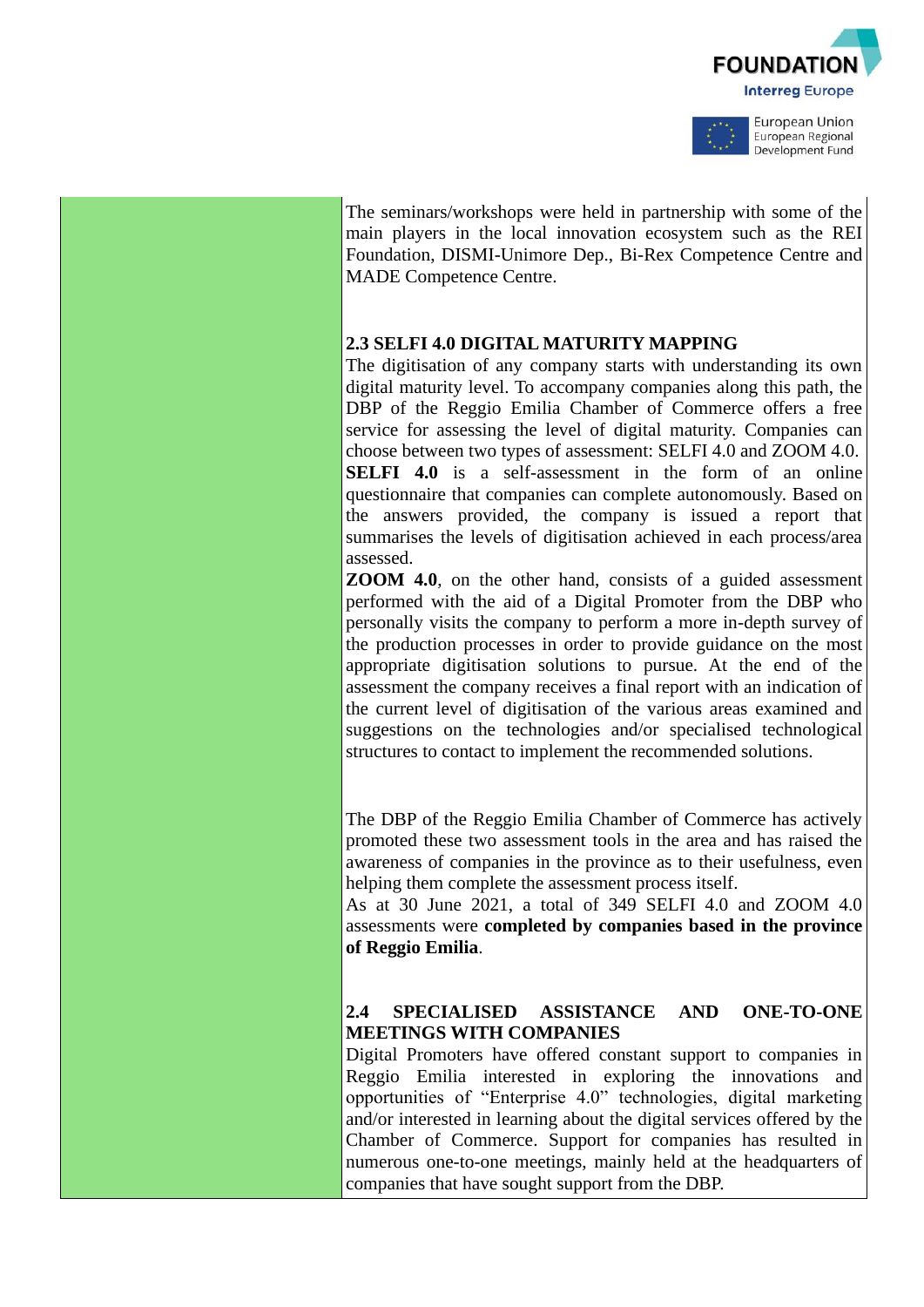



During these meetings, Digital Promoters provided information and proposed solutions starting from a precise analysis of the specificities and individual business needs. Matching was frequently done to help companies get in touch with and assess possible collaborations with highly specialised organisations such as Unimore, Reggio Emilia Technopole and laboratories of the E-R HighTechnology Network.

**In total, 224 one-to-one meetings were held between 2018 and the first half of 2021**, i.e. since Digital Promoters started raising awareness in the area. These meetings were further complemented by remote support provided to companies by email and telephone.

#### **2.5 PROGRAMME AGREEMENT WITH DISMI–UNIMORE DEP.**

The Reggio Emilia Chamber of Commerce has entered into a Programme Agreement with DISMI-Unimore Dep. for the provision of support to companies in Reggio Emilia through DBPs.

The joint project between the Chamber of Commerce and DISMI-Unimore Dep. has the objective of implementing the methods and technologies defined as "Enterprise 4.0", allowing companies of all sectors and sizes in the area to work with the academic and research worlds in order to develop process and/or product improvements.

The selected companies were able to launch projects that involved the use of "Enterprise 4.0" technologies through the design and development of innovative prototypes produced by the DISMI-Unimore Department team.

The project consisted of two one-year initiatives, the first in 2018 and the second in 2019.

In 2018, **12 one-to-one meetings** were held with local companies, and **three companies were selected to proceed with the conception and development of an innovative prototype**.

In 2019, on the other hand, **25 local companies** were involved for a total of **72 one-to-one meetings**, of which **42 meetings** were held in the presence of the DBP Digital Promoters. Based on the fact-finding meetings held with each of the companies involved in the project, **10 companies were able to proceed to the conception and development phase of an innovative prototype** produced by the team of DISMI-Unimore Dep. researchers.

The project generated best practices and success stories that were presented during a workshop held in late 2019.

#### **2.6 PARTNERSHIP WITH THE REI FOUNDATION TECHNOLOGY TRANSFER CENTRE**

In 2019 the Reggio Emilia Chamber of Commerce announced a "Call for the collection of proposals for the enhancement of public research results and for the promotion of digital culture among SMEs - 2019 - Project Code RPI4.0 - Help code RNA CAR 8310".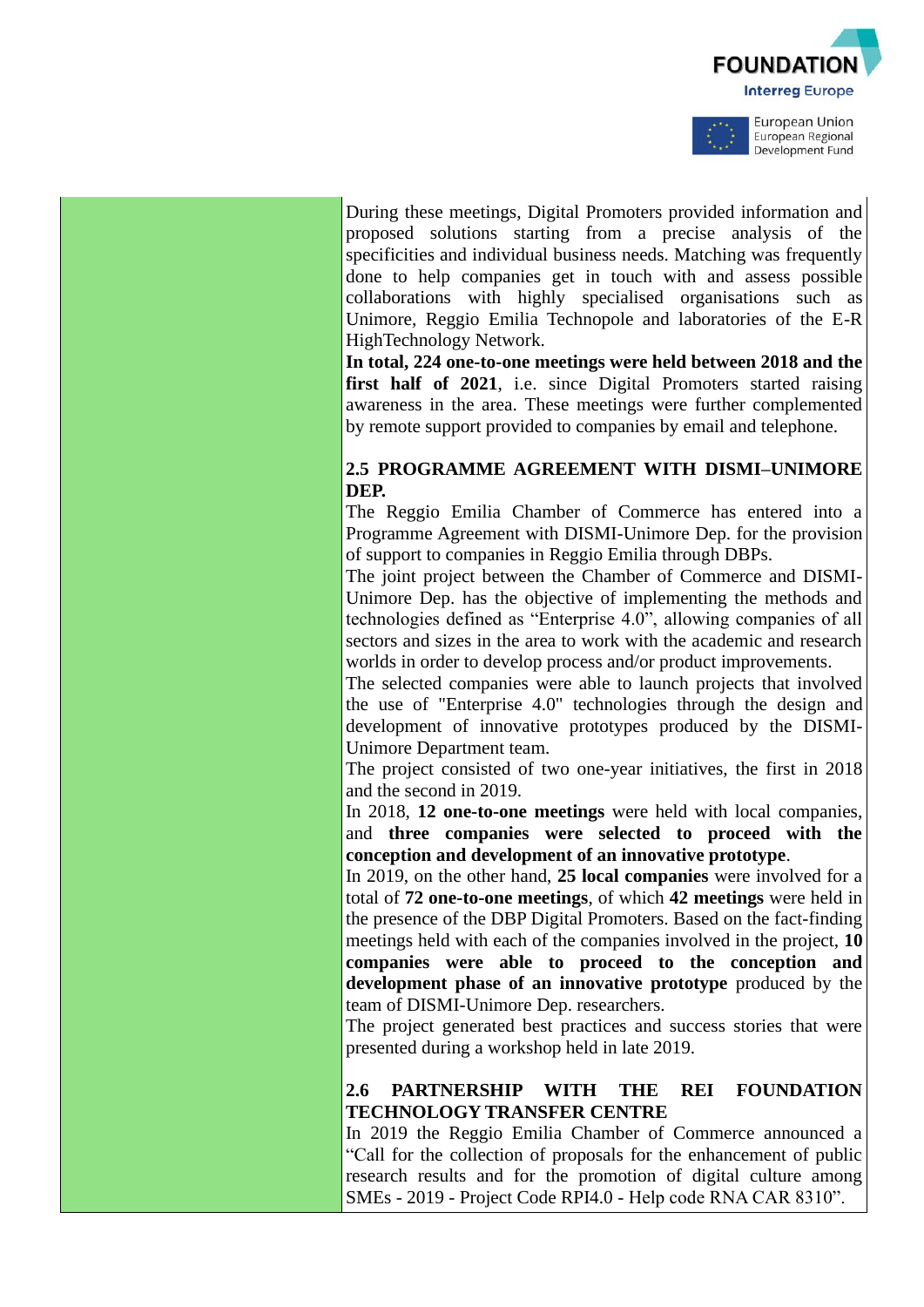



The call implemented guidelines established at a national level by the Italian Union of Chambers of Commerce seeking to foster the promotion, dissemination and technological transfer of patents and technologies selected from the catalogue of the National Research Centre (CNR) and/or ENEA and/or other public research centres in order to identify public patents and technologies not covered by patents that are potentially interesting for local companies and the economic fabric of the province of Reggio Emilia.

As part of this collaboration, projects will be developed to support companies in the areas of culture, skills and technology transfer having to do with digital transformation and Enterprise 4.0.

The REI Foundation Technology Transfer Centre, which finished at the top of the ranking, and the DBP of the Reggio Emilia Chamber of Commerce will work closely together to carry out the following activities:

- Organisation of seminars on Enterprise 4.0 technologies.
- One-to-one consulting and specialised support on "Enterprise 4.0" technologies.
- Foster the promotion, dissemination and technological transfer of patents and technologies selected from the catalogue of the National Research Centre (CNR) and/or ENEA and/or other public research centres in order to identify public patents and technologies not covered by patents that are potentially interesting for local companies and the economic fabric of the province of Reggio Emilia.
- Organisation of Digital Talks with technical focus on specific aspects of "Enterprise 4.0" technologies involving entrepreneurs, managers and ICT experts to promote sharing.
- Feasibility study in order to facilitate the launch of tangible projects that provide for the implementation of "Enterprise 4.0" technologies in the company through the use of the skills and resources of the High Technology Network of Emilia Romagna.

The activities envisaged in the "Call for the collection of proposals for the enhancement of public research results and for the promotion of digital culture among SMEs - 2019 - Project Code RPI4.0 - Help code RNA CAR 8310" ended on 30/06/2021.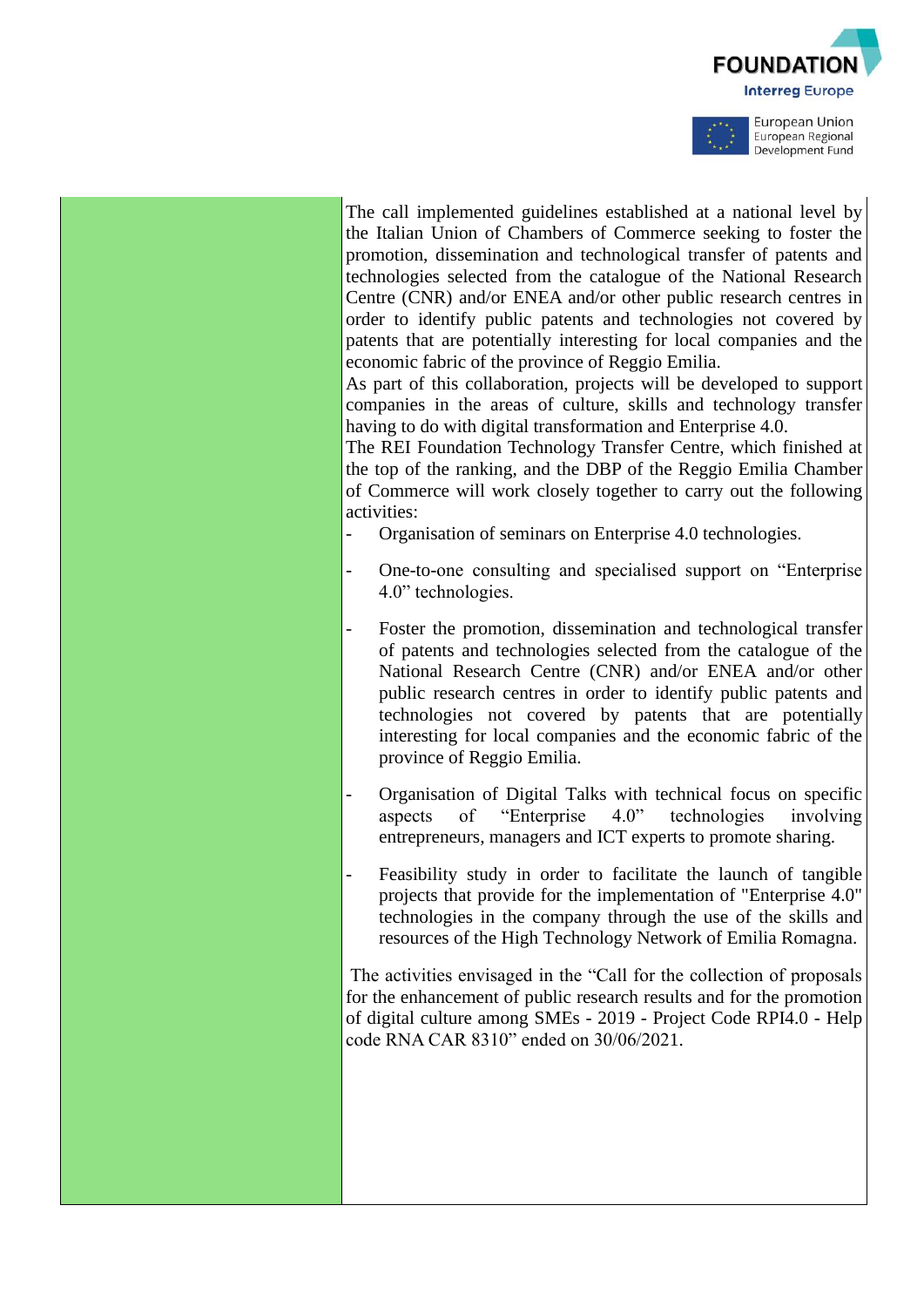



European Regional Development Fund

# **2.7 PARTNERSHIP WITH THE BI-REX COMPETENCE CENTRE**

In 2021 the Chamber of Commerce signed a partnership with the Bi-Rex Competence Centre as part of the DBP project, with the aim of further strengthening the support offered to MSMEs in the area looking to initiate or consolidate their digital transformation. The Bi-Rex Competence Centre will provide its experts for the joint organisation of webinars on the topics of "Enterprise 4.0" technologies and will offer support to the DBP Digital Promoters to provide follow-up service and specialised support to companies that have requested the ZOOM 4.0 digital maturity assessment.

In 2019 the Digital Business Points of the Chambers of Commerce were certified among the PA's 40 best practices at a European level. This was recognised by the European Institute of Public Administration (EIPA) as part of the European Public Sector Award (EPSA) for the best European public administration projects presented by 28 countries.

# **Good practice abstracts and**

#### **objectives THE STRATEGIC LINES OFACTION FOR THE THREE-YEAR PERIOD 2020-2022**

In light of these results and the stated objectives, the actions planned for this three-year initiative are divided into two lines:

**Line of action 1 - continuation and consolidation**: aimed at consolidating the important results achieved by the DBPs, reinforcing the services already offered in previous years while also ensuring initiatives capable of increasing their level of recognition and identity throughout the country.

**Line of action 2 - reinforcement and development**, aimed at introducing new additional initiatives in areas with greater potential to improve and expand the support and guidance services offered to micro, small and medium-sized enterprises, in close cooperation with the training chain (e.g. vocational schools), with the associations (national and European DIHs, EDI), research and technology transfer (Competence Centres, Technology 4.0 Transfer Centres, FabLabs) worlds; all favouring approaches capable of combining "innovation and sustainability".

**Line of action 3 – Digital Voucher Call:** continue actions to support digitisation **through the granting of vouchers to companies.**